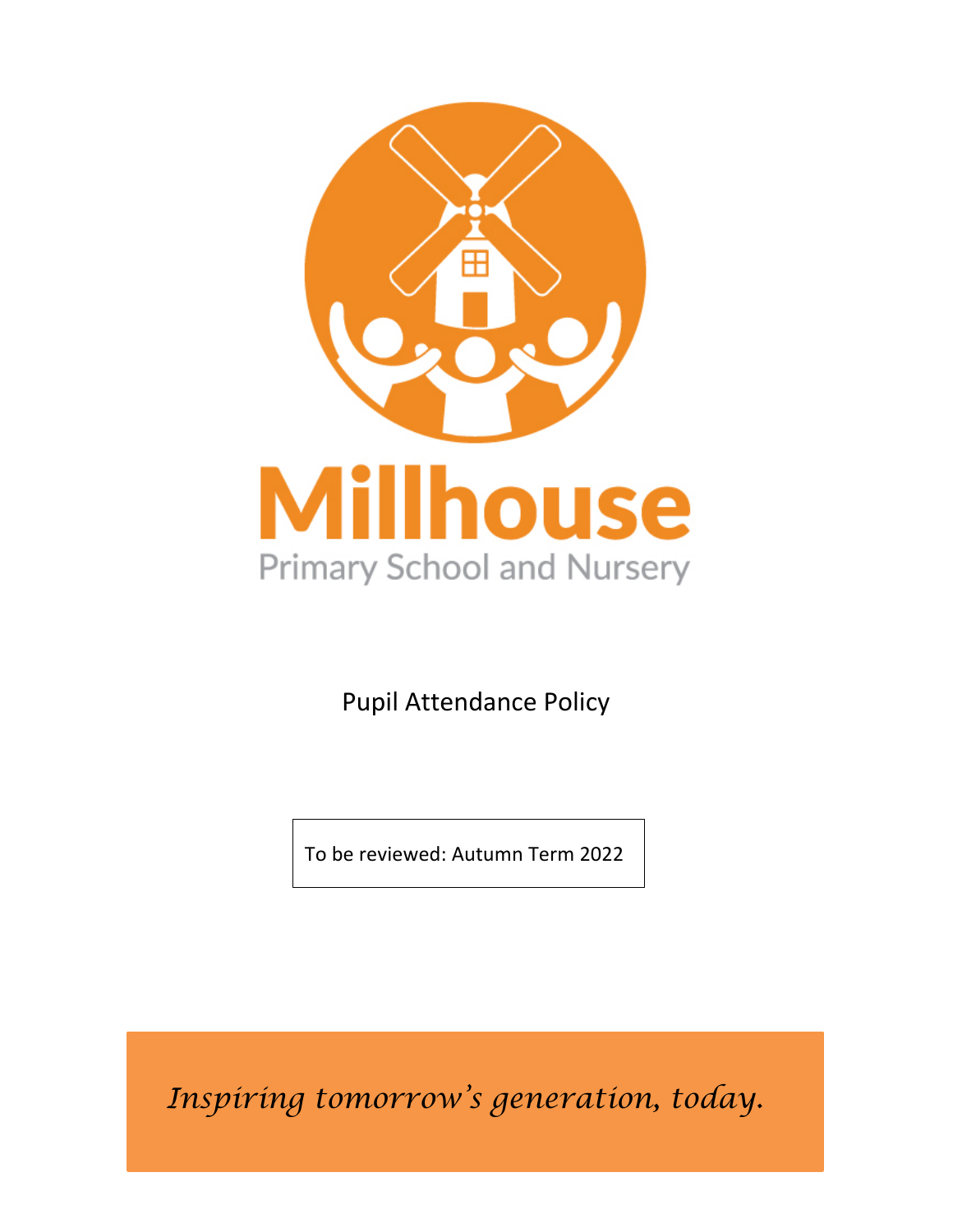## **Millhouse Primary School & Nursery**

### **Pupil Attendance Policy**

### **Covid-19 pandemic**

Millhouse Primary School & Nursery will implement all DfE policies and guidelines relating to attendance during the Covid-19 pandemic. From September 2020 the expectation is that all pupils will attend school and the Pupil Attendance Policy will be reinstated and implemented.

If parents or students have concerns about attendance during the pandemic, they should speak to the school office in the first instance. The school's risk assessment refers to attendance and the steps that the school will take to promote attendance at the current time.

## **Introduction and Background**

Millhouse Primary School & Nursery recognises that positive behaviour and good attendance are essential in order to raise standards of pupil attainment and to give every child/young person the best educational experience possible.

This policy is written with the above statement in mind and underpins our school ethos to:

- promote children's welfare and safeguarding
- ensure every pupil has access to the full-time education to which they are entitled
- ensure that pupils succeed whilst at school
- ensure that pupils have access to the widest possible range of opportunities at school, and when they leave school

For our children to gain the greatest benefit from their education it is vital that they attend regularly and be at school, on time, every day the school is open unless the reason for the absence is unavoidable. **It is a rule of this school that pupils must attend every day, unless there are exceptional circumstances and it is the**  *headteacher/deputy headteacher***, not the parent, who can authorise the absence.**

Any absence affects the pattern of a child's schooling and regular absence will seriously affect their learning. Any pupil's absence or late arrival disrupts teaching routines and so may affect the learning of others in the same class. Ensuring a child's regular attendance at school is a parental responsibility and permitting absence from school without a good reason creates an offence in law and may result in prosecution.

This policy has been developed in consultation with school governors, teachers, local Headteacher Associations, the Local Authority and parents and carers. It seeks to ensure that all parties involved in the practicalities of school attendance are aware and informed of attendance matters in school and to outline the school's commitment to attendance matters. It details the responsibilities of individuals and groups involved and the procedures in place to promote and monitor pupil attendance.

Our policy aims to raise and maintain levels of attendance by:

- Promoting a positive and welcoming atmosphere in which pupils feel safe, secure and valued.
- Raising awareness of the importance of good attendance and punctuality
- Ensuring that attendance is monitored effectively and reasons for absences are recorded promptly and consistently.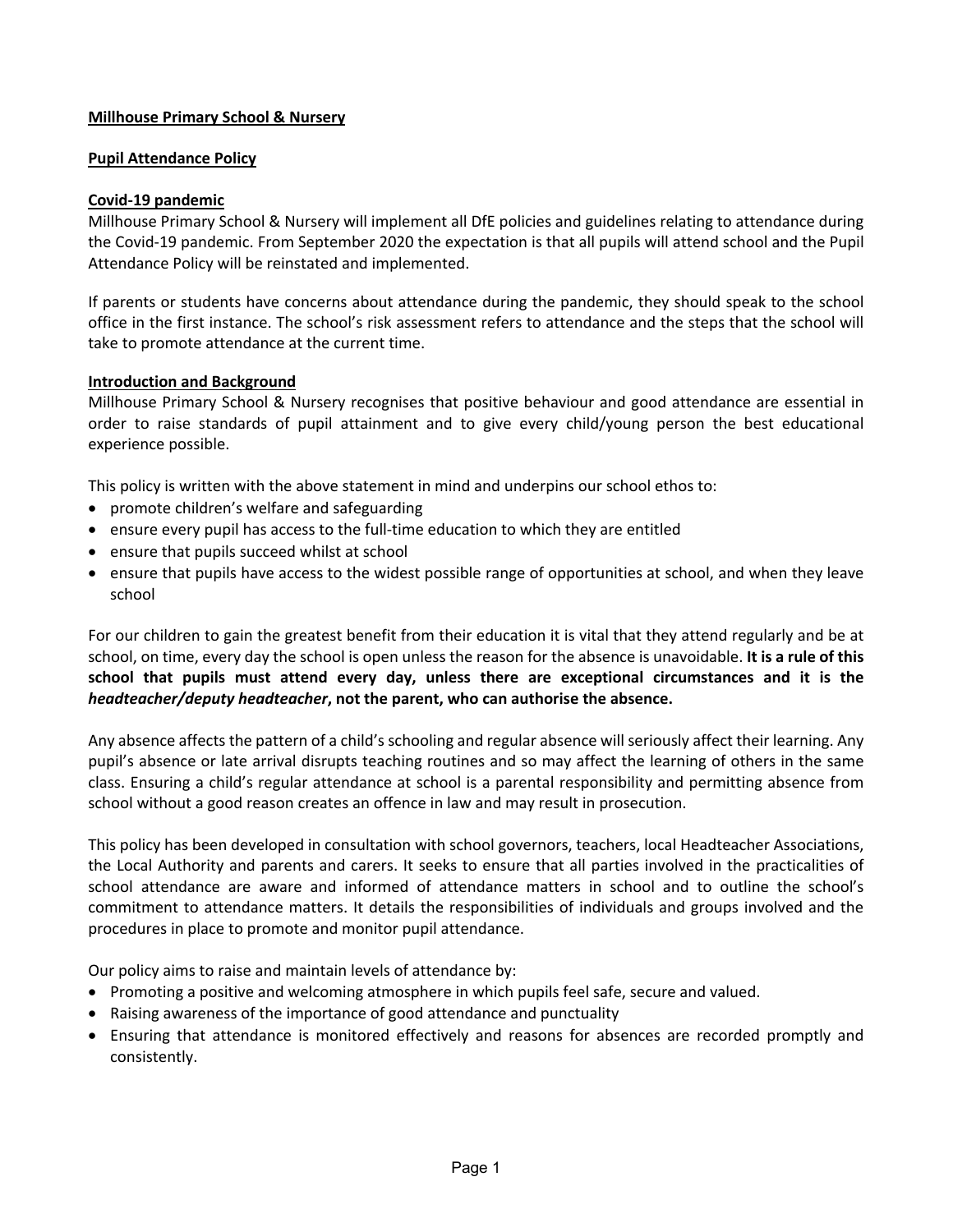# **Promoting Regular Attendance**

Helping to create a pattern of regular attendance is the responsibility of parents, pupils and all members of school staff.

To help us all to focus on this we will:

- Give parents/carers details on attendance in our newsletters
- Report to parents/carers annually on their child's attendance with the annual school report.
- Contact parents/carers should their child's attendance fall below the school's target for attendance.
- Celebrate excellent attendance by displaying and reporting individual and class achievements
- Reward good or improving attendance

Whilst any child may occasionally have time off school because they are ill, sometimes they can be reluctant to attend school. Any problems with regular attendance are best sorted out between the school, the parents and the child. If a parent thinks their child is reluctant to attend school then we will work with that family to understand the root problem and provide any necessary support. We can use outside agencies to help with this such as the School Nurse, The Local Authority or a Child and Family Support Worker.

# **Understanding Types of Absence**

Every half-day absence from school has to be classified by the school (not by the parent/carer), as either AUTHORISED or UNAUTHORISED. This is why information about the cause of any absence is always required. Each half-day is known as a 'session'

**Authorised absences** are morning or afternoon sessions away from school for a genuine reason such as illness (although you may be asked to provide medical evidence for your child before this can be authorised), medical or dental appointments which unavoidably fall in school time, emergencies or other unavoidable cause.

**Unauthorised absences** are those which the school does not consider reasonable and for which no 'leave' has been given. This type of absence can lead to the Local Authority using sanctions and/or legal proceedings which may include issuing each parent with a Penalty Notice for £120, reduced to £60 if paid within 21 days or referring the matter to the Magistrates Court whereby each parent may receive a fine up to £2500 and/or up to 3 months in prison. If you are found guilty in court you will receive a criminal conviction.

Unauthorised absence includes, however is not exhaustive:

- parents/carers keeping children off school unnecessarily e.g. because they had a late night or for noninfectious illness or injury that would not affect their ability to learn.
- absences which have never been properly explained
- children who arrive at school after the close of registration are marked using a 'U'. This indicates that they are in school for safeguarding purposes however is recorded as an absence for the session.
- shopping trips
- looking after other children or children accompanying siblings or parents to medical appointments
- their own or family birthdays
- holidays taken during term time without leave, not deemed 'for exceptional purposes' by the headteachermay result in school applying to the local authority to issue a penalty notice or if you have previously been issued a Penalty Notice, the school may request a direct prosecution by the local authority.
- day trips
- other leave of absence in term time which has not been agreed

# **School Attendance and the Law**

By law all children of compulsory school age must receive an appropriate full-time education. Parents have a legal duty to ensure their child attends school regularly at the school at which they are registered.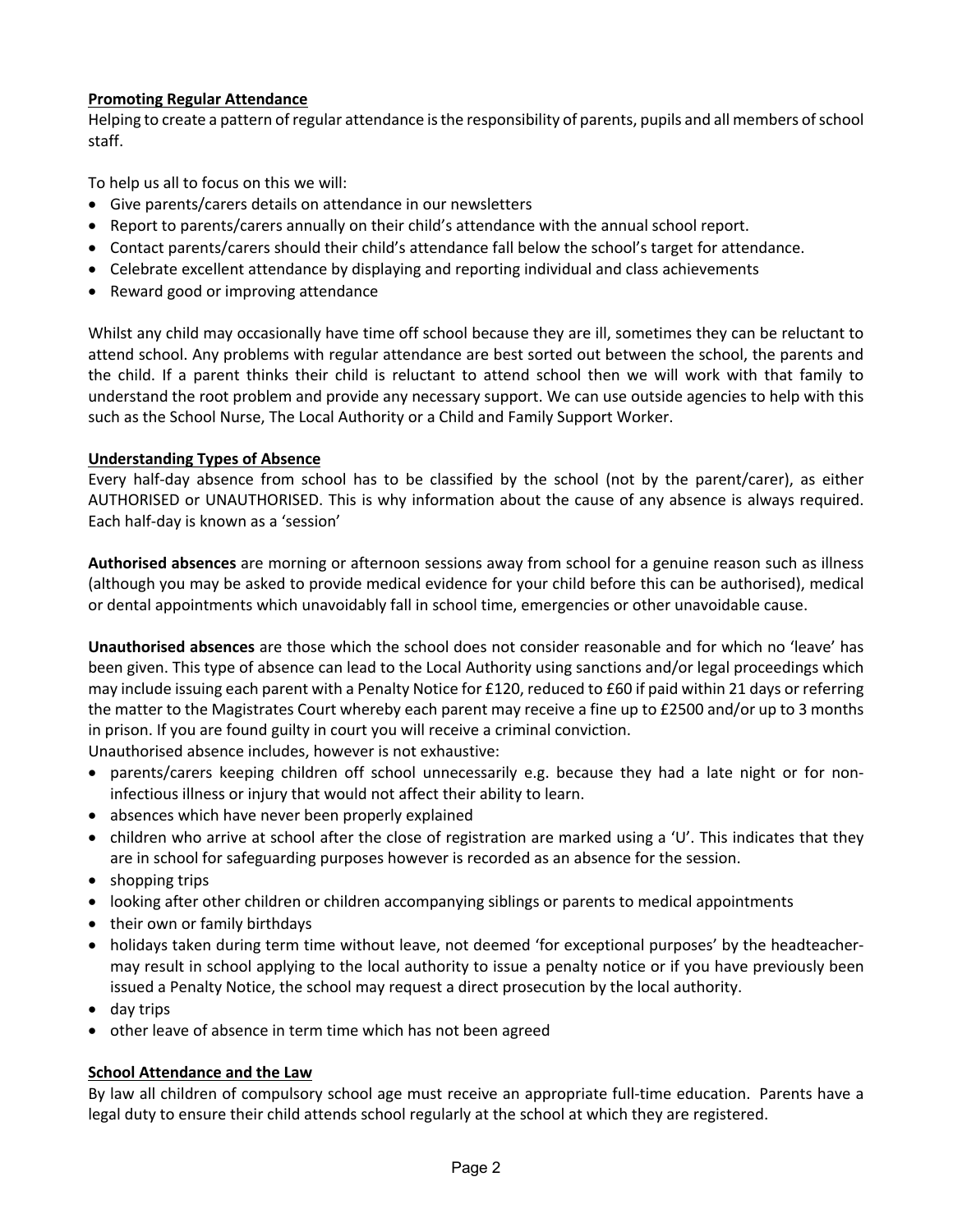**There is no entitlement in law for pupils to take time off during the term to go on holiday.** In addition, the Supreme Court has ruled that the definition of regular school attendance is "in accordance with the rules prescribed by the school".

The Education (Pupil Registration) (England) Regulations 2006 were amended in September 2013. All references to family holidays and extended leave have been removed. The amendments specify that headteachers may not grant any leave of absence during term time unless there are "exceptional circumstances" and they no longer have the discretion to authorise up to ten days of absence each academic year.

It is a rule of this school that a leave of absence shall not be granted in term time unless there are reasons considered to be exceptional by the headteacher, irrespective of the child's overall attendance. Only the headteacher or his/her designate (not the local authority) may authorise such a request and all applications for a leave of absence must be made in writing on the prescribed form provided by the school. Where a parent removes a child when the application for leave was refused or where no application was made to the school, the issue of a penalty notice may be requested by this school in accordance with the Essex Code of Conduct.

A Penalty Notice may be issued where there have been at least 10 consecutive sessions of unauthorised absence for the purpose of a holiday, however, due to the importance of pupils settling into school at the commencement of the school year, Penalty Notices may also be issued if there have been at least 6 consecutive sessions of unauthorised absence during the first two weeks of September due to a term-time holiday.

### **At Millhouse Primary School & Nursery 'exceptional circumstances' will be interpreted as:**

... being of unique and significant emotional, educational or spiritual value to the child which outweighs the loss of teaching time (as determined by the headteacher). The fundamental principles for defining 'exceptional' are events that are "rare, significant, unavoidable and short". By 'unavoidable' we mean an event that could not reasonably be scheduled at another time.

# **We will not consider applications for leave during term time:**

- at any time in September. This is very important as your child needs to settle into their new class as quickly as possible.
- during assessment and test periods in the school's calendar affecting your child.
- when a pupil's attendance record already includes any level of unauthorised absence or they have already been granted authorised leave within that academic year.

If leave of absence is authorised, the school will not provide work for children to do during their absence. Parents are however advised to read with their children and encourage them to write a diary while they are away.

#### **Persistent Absenteeism (PA)**

A pupil is defined by the Government as a **'persistent absentee'** when they miss 10% or more schooling across the school year for whatever reason. Absence at this level will cause considerable damage to any child's education and we need a parent/carer's fullest support and co-operation to tackle this.

We monitor all absence, and the reasons that are given, thoroughly. If a child is seen to have reached the PA mark or is at risk of moving towards that mark we will inform the parent/carer. PA pupils are tracked and monitored carefully. We also combine this with academic tracking where absence affects attainment. All our PA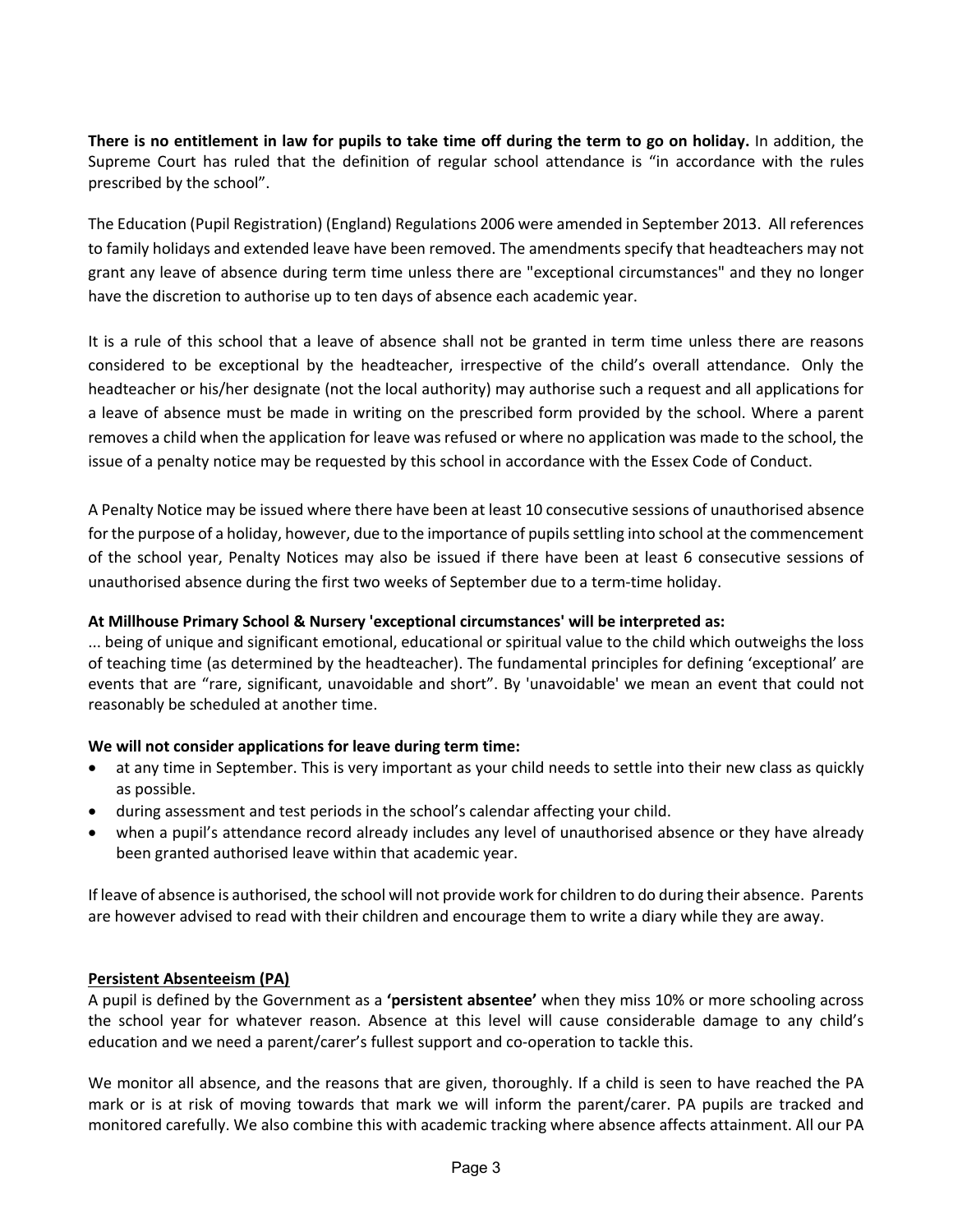pupils and their parents are subject to a school-based meeting and the plan may include: allocation of additional support through the School Nurse, Local Attendance Adviser, Home School Liaison Worker, Local Authority, Family Solutions or Social Care. We may also use circle time, individual incentive programmes, individual targets and participation in group activities to support us in raising attendance.

## **Absence Procedures**

## **If a child is absent from school the parent/carer must follow the following procedures:**

- Report their child's absence on the Studybugs App before 9.00 am.
- Contact the school on every further day of absence, again before 9:00am
- Ensure that your child returns to school as soon as possible and you provide any medical evidence if requested to support the absence.

#### **If your child is absent, we will:**

- Telephone or send a Studybugs message to you on the first day of absence if we have not heard from you, however it is your responsibility to contact us
- Write to you if your child's attendance is below 95%
- Invite you in to school to discuss the situation with our School Attendance Officer, Learning Mentor or a member of the school leadership team.
- Refer the matter to the Local Authority for relevant sanctions if attendance deteriorates following the above actions

#### **First day calling:**

The school operates a first day response to absence: we will contact you if we have not heard from you in the first instance. If we are unable to make contact with parents/carers by telephone; we will telephone emergency contact numbers, send letters home and a home visit may be made in the interests of safeguarding. A referral will be made to Local Authority if no contact has been made with parent/carers by the 10<sup>th</sup> day of absence, at which point your child will be considered Missing from Education.

#### **Children Missing Education**

Children missing education is a safeguarding issue and there are procedures in place to ensure any children missing from school are monitored and investigated to ensure they return to school as soon as possible. We will follow the procedures set out in the document from Essex local authority, 'Education Compliance: Policy and Practice Guidance in respect of Children Missing Eduation'.

#### **Local Authority attendance support services**

Parents are expected to contact school at an early stage and to work with the staff in resolving any problems together. This is nearly always successful. If difficulties cannot be sorted out in this way, the school may refer the child to the Local Authority. If attendance does not improve, legal action may be taken in the form of a Penalty Notice (see Annex A for the Essex Code of Conduct), prosecution in the Magistrates Court or the application of an Education Supervision Order, designed to strengthen parental responsibilities and ensure improved attendance.

Local Authority Attendance Specialists work strategically with schools, families and other professionals to reduce persistent absence and improve overall attendance.

#### **Lateness**

Poor punctuality is not acceptable. If a child misses the start of the day, they can miss work and do not spend time with their class teacher getting vital information and news for the day. Late arriving pupils also disrupt lessons, can be embarrassing for the child and can also encourage absence. Good time-keeping is a vital life skill which will help our children as they progress through their school life and out into the wider world.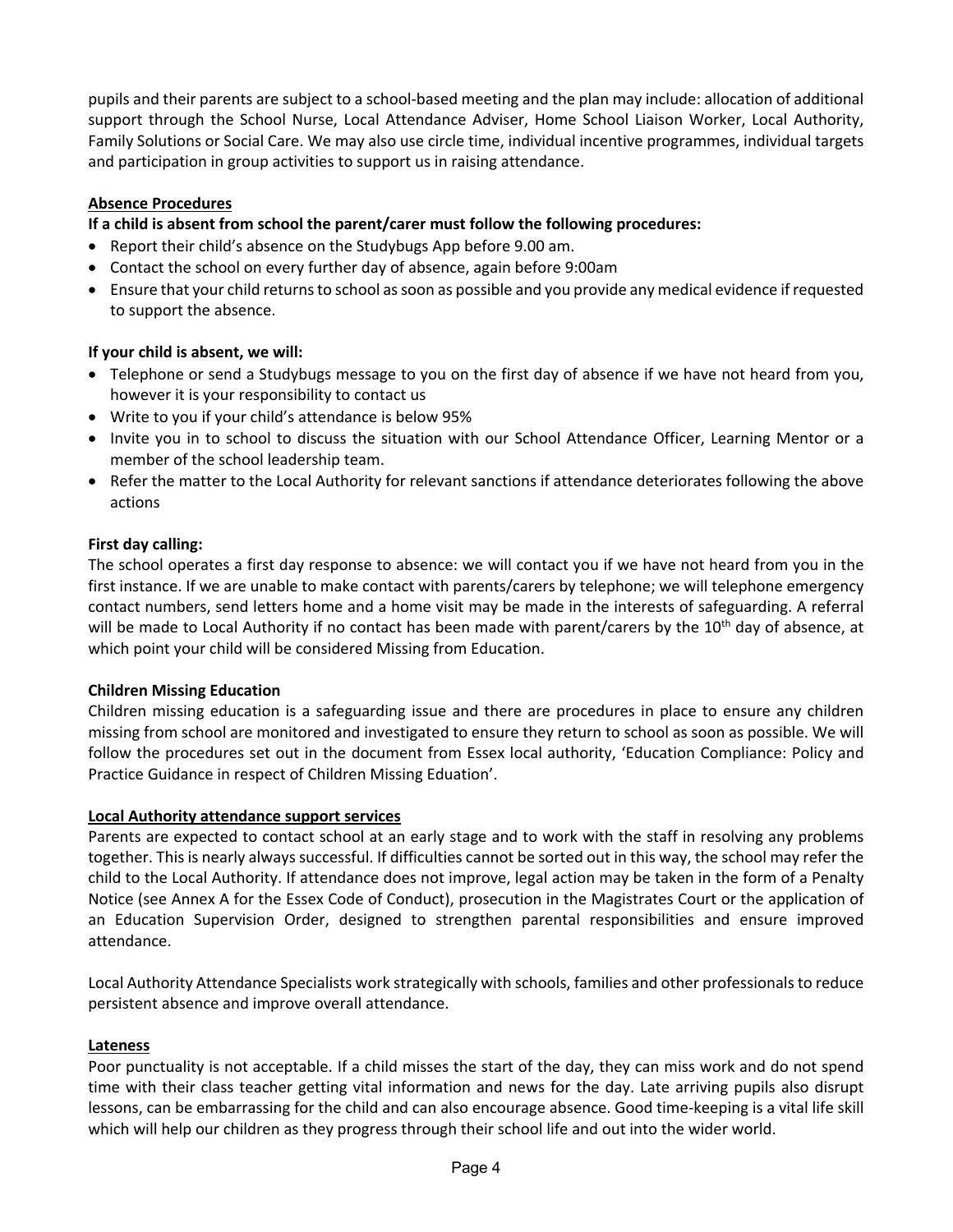#### **How we manage lateness:**

The school day starts at **8:40 am** when children can begin to come into school. Registers are taken at **8:55 am** and your child will receive a late mark 'L' if they are not in by that time. Children arriving after 8:55 am are required to come in to school via the school office if accompanied by a parent or carer, the parent/carer will sign them into our 'Late Book' and provide a reason for their lateness which is recorded. The school may send home 'late notes' in order to keep parents and carers informed. From time to time the School attendance Officer, Headteacher or Deputy Headteacher will undertake a 'Late Gate' check, greeting late arrivals at the main entrance to the school.

At *9:15am* the registers will be closed. In accordance with the Regulations, if your child arrives after that time, they will receive a mark that shows them to be on site 'U', but this will **not** count as a present mark and it will mean they have an unauthorised absence. This may mean that you could face the possibility of being issued with a Penalty Notice if the problem persists. If your child has a persistent late record, you will be asked to meet with the School Welfare Officer and/or Child and Family Support Worker, but you can approach us at any time if you are having problems getting your child to school on time. We expect parents and staff to encourage good punctuality by being good role models to our children and celebrate good class and individual punctuality.

#### **Deletion from Roll**

For any pupil leaving Millhouse Primary School & Nursery, other than at the end of year 6, parents/carers are required to complete a 'Pupils moving from school' form which can be obtained from the school office. This provides school with the following information: Child's name, class, current address, date of leaving, new home address, name of new school, address of new school. This information is essential to ensure that we know and safeguard the whereabouts of all of our pupils.

It is crucial that parents keep school updated with current addresses and contact details for key family members in case of emergency.

Under Pupil Regulations 2006, all schools are now **legally required** to notify their Local Authority of **every new entry** to the admission register **within five days** of the pupil being enrolled. In addition to this, **every deletion** from the school register must also be notified to the Local Authority, as soon as the ground for deletion has been met in relation to that pupil, and in any event no later than the time at which the pupil's name is deleted from the register. This duty does not apply when a pupil's name is removed from the admission register at a standard transition point – when the pupil has completed the final year of education normally provided by that school.

#### **Summary**

The school has a legal duty to publish its absence figures to parents and to promote attendance.

Equally, parents have a duty to make sure that their children attend school, on time, every day.

*All school staff and the Governing Body are committed to working with parents and pupils as the best way to ensure as high a level of attendance as possible.*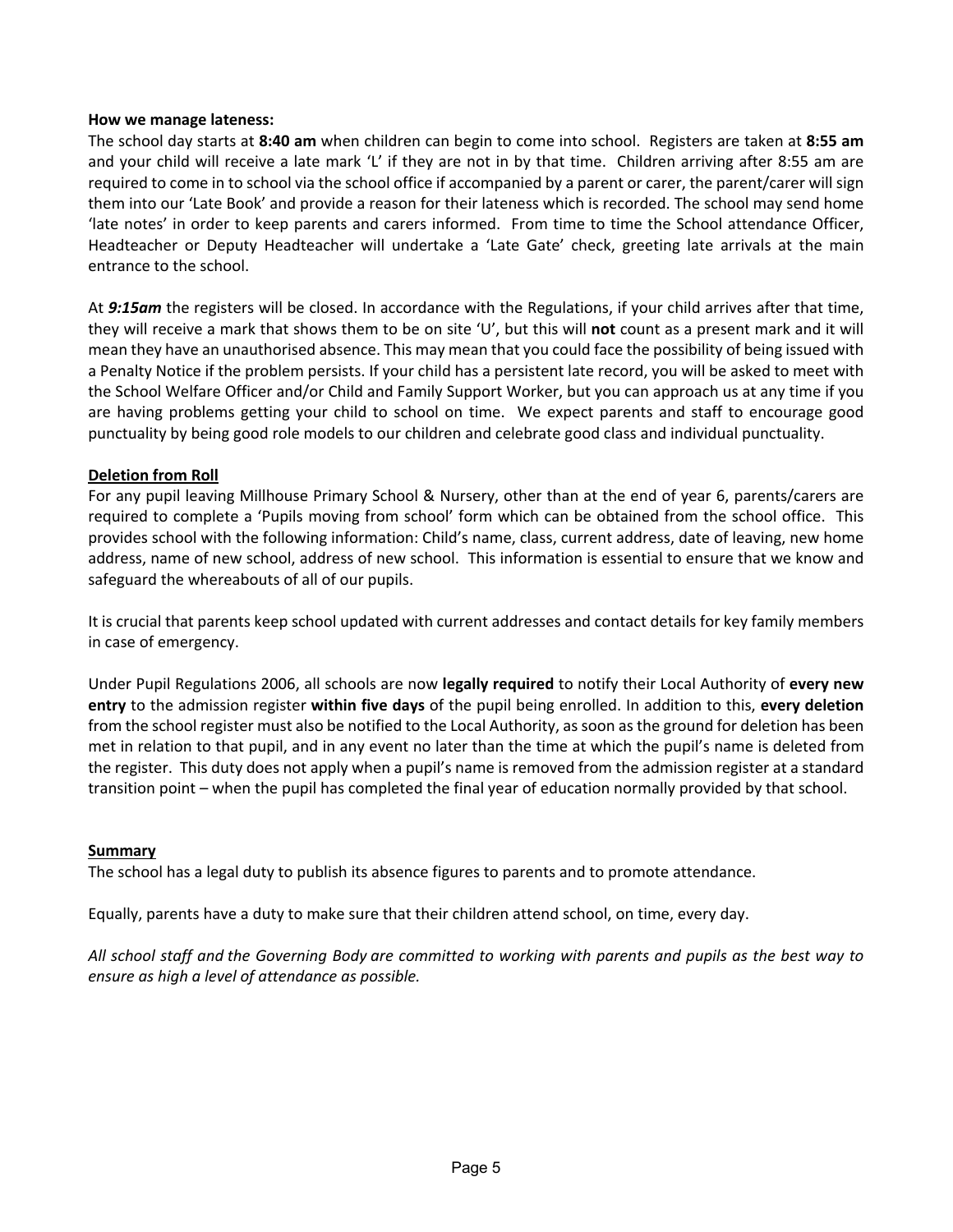#### **Annex A**

# **ESSEX CODE OF CONDUCT PENALTY NOTICES FOR PARENTS OF TRUANTS AND PARENTS OF PUPILS EXCLUDED FROM SCHOOL ANTI-SOCIAL BEHAVIOUR ACT 2003 SECTION 23**

The purpose of this local code of conduct is to ensure that the powers are applied consistently and fairly across the Local Authority area to all Essex residents.

The Government requires Local Authorities to issue a code of conduct and any persons issuing Penalty Notices to a parent<sup>1</sup> must do so in accordance with this protocol. Essex County Council is legislatively responsible for administering the Penalty Notice scheme and will do so in accordance with a number of legislative and nonlegislative requirements.

The Essex code has been agreed following consultation with;

- Essex County Council representatives Attendance Compliance Team and Essex Legal Services.
- Representatives from Governing Bodies and Headteachers of Essex Schools
- Essex Police
- Persons accredited under Essex Police's Community Safety Accreditation Scheme (CSAS)

The Code of Conduct is in accordance with the following legislation;

**LEGISLATIVE FRAMEWORK FOR EDUCATION PENALTY NOTICES** 

The legal framework governing school attendance and the responsibilities of parents of excluded pupils, schools and the LA is set out in a succession of acts, regulations and other guidance.

#### **Education Act 1996**

Under Section 7 of the Act: the parent is responsible for making sure that their child of compulsory school age receives efficient full time education that is suitable to the child's age, ability and aptitude and to any special educational needs that the child may have, this can be by regular attendance at school, or otherwise (the parent can choose to educate their child themselves). If it appears to the LA that a child of compulsory school age is not receiving a suitable education, either by regular attendance at school or otherwise then they must begin procedures for issuing a School Attendance Order under Section 437 of the Education Act 1996.

If a child of compulsory school age who is registered at a school fails to attend the school regularly the parent is guilty of an offence under Section 444(1) of the Education Act 1996. In addition, if it can be proved that a parent knew of the child's non-attendance and failed to act, then they may be found guilty under Section 444(1 A). This offence (known as the higher or aggravated offence) can lead to a warrant being issued compelling a parent to attend court and conviction may result in a higher level fine and/or a custodial sentence.

<sup>&</sup>lt;sup>1</sup> All those defined as a parent under Section 576 Education Act 1996 are parents for the purpose of these provisions. This means that all natural parents, whether they are married or not; any person who, although not a natural parent, has parental responsibility (as defined in the Children Act 1989) for a child or young person; and any person who, although not a natural parent, has care of a child or young person. Having care of a child or young person means that a person with whom the child lives and who looks after the child, irrespective of what their relationship is with the child, is considered to be a parent in education law. Parent means each and every parent coming within the definition (whether acting jointly or separately) and should not be taken to mean that provisions only apply to parent in the singular. As with prosecutions under Section 444 Education Act 1996 a penalty notice may be issued to each parent liable for the offence.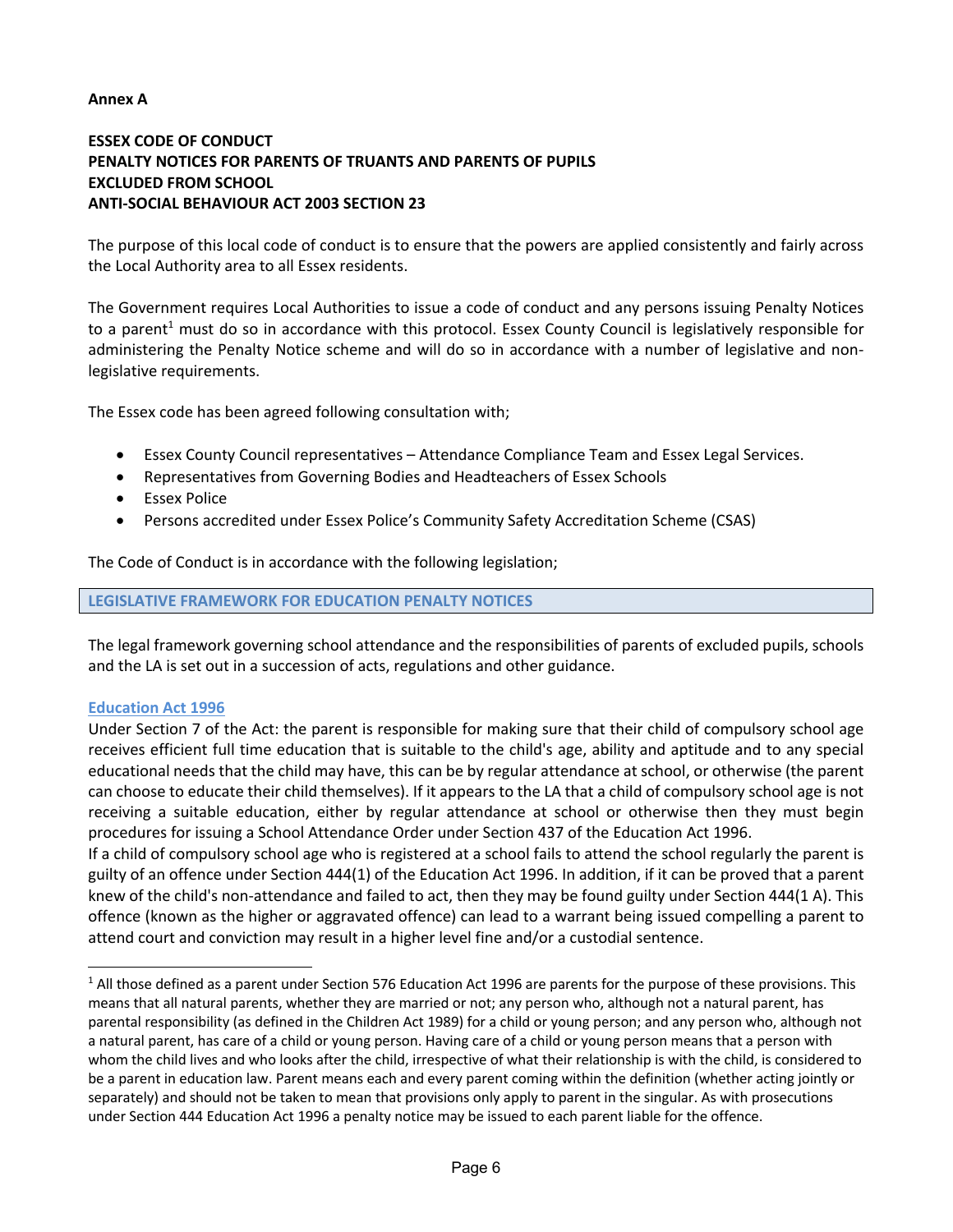On 6 April 2017, in the case of Isle of Wight Council v Platt [2017] UKSC 28, the Supreme Court ruled that the word 'regularly' means 'in accordance with the rules prescribed by the school.'

**Anti-social Behaviour Act 2003**

## http://www.legislation.gov.uk/ukpga/2003/38/contents

The Act added two new sections (444A and 444B) to the Education Act. It introduced penalty notices as an alternative to prosecution under Section 444; the issuing of penalty notices is governed by:

- The Education (Penalty Notices) (England) Regulations 2007
- The Education (Penalty Notices) (England) (Amendment) 2013

# http://www.legislation.gov.uk/uksi/2013/757/contents/made

**Children Act 1989** 

http://www.legislation.gov.uk/ukpga/1989/41/section/36

**Crime and Disorder Act 1998** 

https://www.legislation.gov.uk/ukpga/1998/37/section/16

**Education and Inspections Act 2006** 

http://www.legislation.gov.uk/ukpga/2006/40/contents

**The Education (Pupil Registration) (England) Regulations 2006 (Amended 2013)**

http://www.legislation.gov.uk/uksi/2013/756/regulation/2/made

#### **AUTHORISATION TO ISSUE PENALTY NOTICES**

Primary responsibility for issuing penalty notices rests with the Local Authority (LA). It has been agreed that the Attendance Compliance Team, on behalf of Essex LA, will usually issue penalty notices. The Service will administer the scheme from any funds obtained as a result of issuing penalty notices.

Head Teachers (and Deputy Head Teachers and Assistant Head Teachers authorised by the head teacher) and police, and persons accredited by the community safety accreditation scheme are all able to issue the notices under the Act, although there is no requirement for them to do so.

In Essex it has been agreed that the Police and Head Teachers will not issue penalty notices to parents. Persons accredited through the Community Safety Accreditation Scheme<sup>2</sup> are authorised to do so.

<sup>&</sup>lt;sup>2</sup> Accredited companies at time of this publication are Attendance Solutions Essex, Aquinas School Attendance Provisions and NEMAT Support Services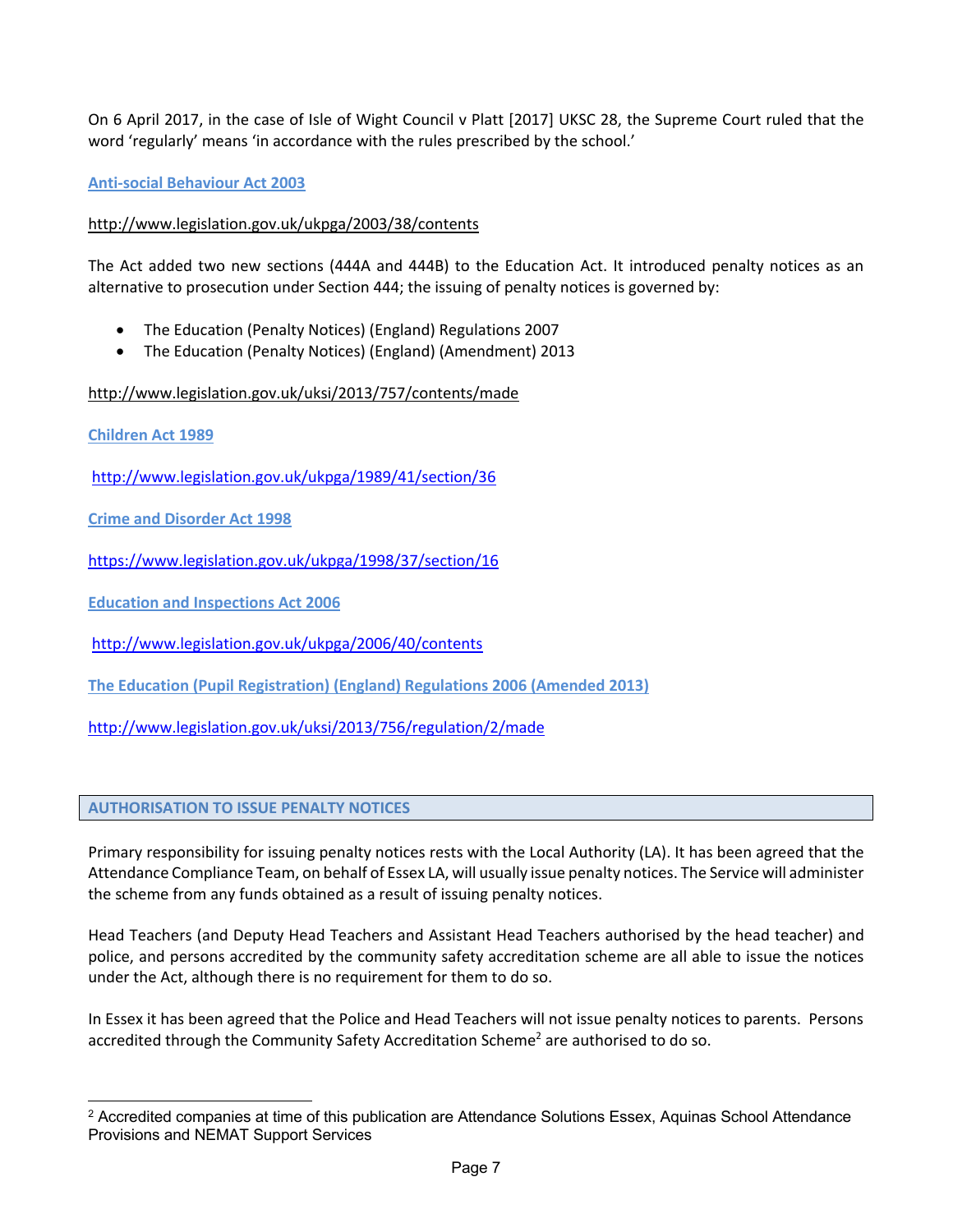#### **CIRCUMSTANCES IN WHICH A PENALTY NOTICE MAY BE ISSUED**

Penalty Notices apply to pupils of statutory school age, which commences the term immediately following the child's 5<sup>th</sup> birthday and finishes on the last Friday in June of school year in which they turn 16.

Penalty notices will only be issued as a conclusion to a series of processes and when all attempts to address school attendance matters have been unsuccessful. If a previous Penalty Notice has been unsuccessful, rationale and justification should be provided as to why issuing another Penalty Notice would improve the attendance of the student. If schools are not aware of any previous or current legal interventions they must email attendancecompliance@essex.gov.uk . A response will be sent within 3 working days. Parents cannot be penalised more than once for the same period of absence.

Domestic and European legislation and case law makes it clear that when serving a formal Notice in criminal proceedings, the recipient must be clearly and unambiguously identified. For the Purpose of issuing a Penalty Notice under this Code, the parent's first and last name must be cited on the Notice and any covering letter. Essex partners have agreed to use Penalty Notices for the following circumstances however the offence under s444 Education Act 1996 is the same whether issued for unauthorised leave of absence (ULA) or irregular school attendance (ISA):

## **Penalty notices for unauthorised leave of absence (ULA)3**

Penalty Notices may be issued where there have been at least 10 consecutive sessions of unauthorised absence for the purpose of a holiday, whereby a parent made an application to the School which the Head Teacher has deemed not for exceptional circumstances. In addition, a Penalty Notice may also be issued, whereby the parent did not submit a leave of absence request, however the school have reason to believe the absence was for the purpose of a holiday and should not be authorised as parent has not provided any additional evidence which the Head Teacher deems appropriate to support the absence.

In addition to the above criteria, due to the importance of pupils settling into school at the commencement of the school year, Penalty Notices may also be issued if there have been at least 6 consecutive sessions of unauthorised absence during the first two weeks of September due to a term-time holiday.

The Local Authority requests that for Penalty Notices to be issued, parents must be duly warned of the legal ramifications under separate cover if they remove their child from school for the purpose of a holiday. Schools/Academies must reference the use of Penalty Notices within their Attendance Policy which must be available to all parents/carers online and/or in hard copy within the school, accessible to parents to read. Schools should remind parents of the protocol regarding leave of absence during term time.

#### **Penalty Notices for Irregular School Attendance (ISA)**

Penalty Notices may be issued where there has been at least 10 sessions of unauthorised absence during the previous 10 school weeks.

Parents must have been issued with a Legal Action Warning Letter with accompanying Legal fact sheet and given opportunities to inform the school of any factors impacting on their ability to ensure their child attends school regularly. Warning letters are valid for 18 calendar weeks.

<sup>&</sup>lt;sup>3</sup> Truancy/unauthorised/irregular school attendance refers to absence from school without permission or good reason and the absence is unauthorised by the school.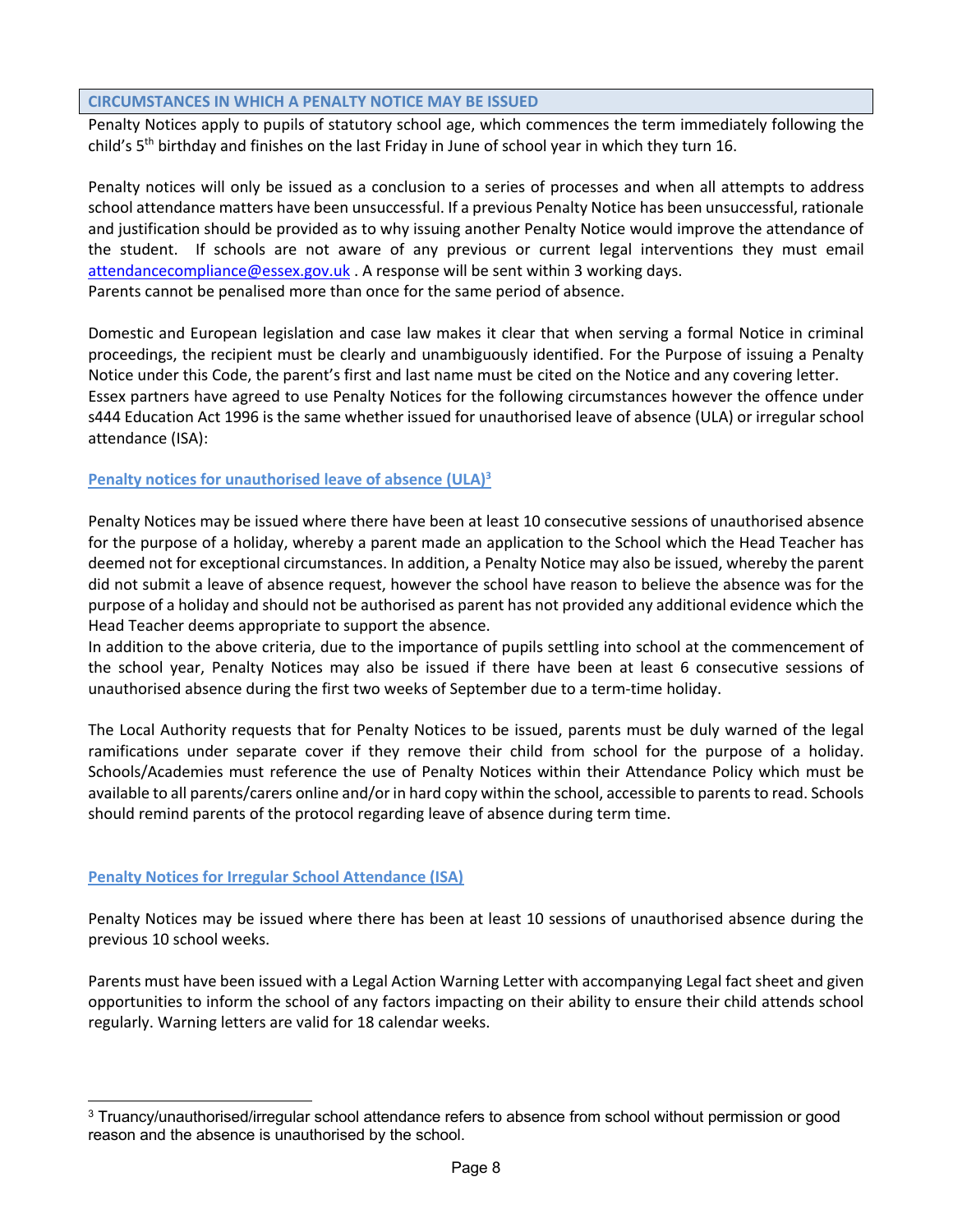The Local Authority advises that the following template is used for irregular school attendance referrals as this has been specifically designed to enable the progression of cases if appropriate. This letter must be on headed paper from the school or accredited persons issuing the notice. The legal fact sheet must be included

https://schools.essex.gov.uk/pupils/Attendance\_Compliance/Documents/Legal%20Action%20Warning%20Lett er%20for%20schools.docx .

Failure to adequately issue warning to parents may result in the Penalty Notice being withdrawn or not issued.

All penalty notice referrals or notifications from Accredited Persons must be sent via Essex County Council's online portal and all relevant pre-referral work in accordance with the Local Authority requirements must be uploaded alongside the referral/notification.

The Local Authority must be satisfied that the substantive offence in accordance with s.444 Education Act 1996 has been committed prior to issuing a Penalty Notice.

Evidence of attempts to address attendance concerns within the previous 8 weeks prior to requesting or notifying of a Penalty Notice must be submitted. Satisfactory evidence includes letters, notes of home visits, meetings, telephone calls etc.

N.B. *for ULA and ISA PN's consideration should always be given to whether it is appropriate to issue to absent parents.*

**Number of Penalty Notices which can be issued for Irregular school attendance/unauthorised leave of absence**

Discretion will be used to enable up to two penalty notices to be issued to each parent for each child within a twelve month period. If the law continues to be broken around school attendance the Attendance Compliance Team may instigate legal proceedings.

**Number of Penalty Notices which can be issued for pupils identified during a school attendance and exclusion sweep** 

School attendance and exclusion sweeps take place in Essex and children stopped are often with parents condoning the absence.

If the Head Teacher has not authorised the absence of a pupil stopped by a Local Authority Officer and Police Officer on a sweep and there has been at least 9 unauthorised absences for that pupil during the preceding 10 schools weeks, school will issue a legal action warning letter to the parent within 14 days. If there are any further unauthorised absences, during the following 18 calendar weeks a referral to the Attendance Compliance Team may be submitted for a Penalty Notice to be issued.

Essex will issue no more than two penalty notices to a parent in a twelve month period for pupils identified on a school attendance and exclusion sweep. If the law continues to be broken around school attendance the Attendance Compliance Team will instigate legal proceedings.

#### **Excluded children**

When a child is excluded from school, the parent will be responsible for ensuring that their child is not found in a public place during normal school hours on the first five days of each and every fixed period or permanent exclusion. (Section 103 Education and Inspections Act)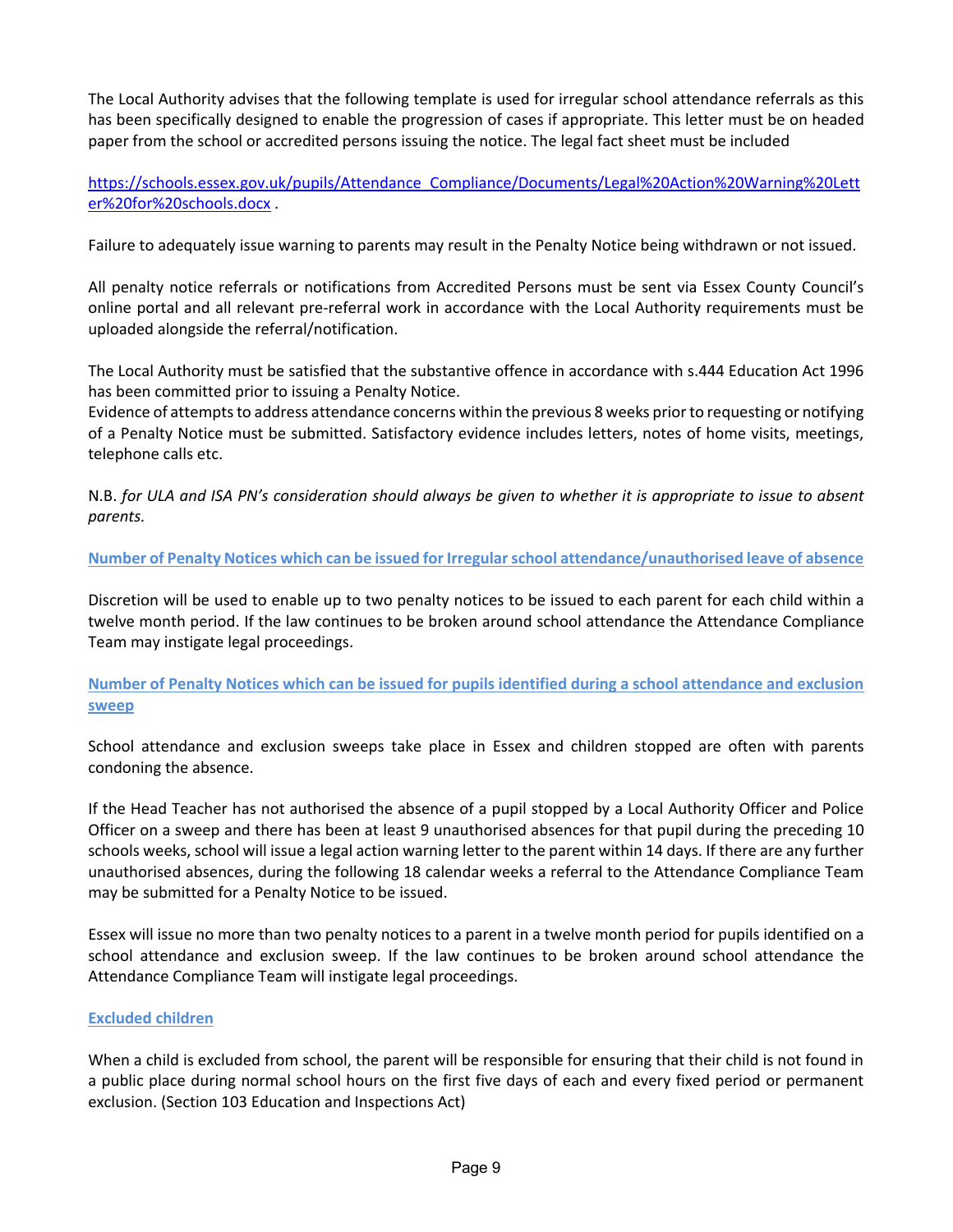The excluding school must have notified the parent informing them of their duty and warning that a penalty notice could be issued.

Where there is more than one person liable for the offence, a separate penalty notice may be issued to each person.

Where a pupil is present in a public place in the first five days of a fixed period exclusion the Essex Local Authority would issue a penalty notice if the school is in their area. Where the child has been permanently excluded, it would be the authority where the child resides.

### **Number of penalty notices which can be issued for exclusion**

Essex will issue a maximum of 2 penalty notices per parent for each child during a 12 month period.

#### **Number of penalty notices which can be issued for unauthorised leave of absence**

Essex will issue no more than two penalty notices to a parent in a twelve month period for unauthorised leave of absence. If the law continues to be broken around school attendance, the Attendance Compliance Team will consider further legal interventions.

#### **PAYMENT OF PENALTY NOTICE**

The penalty for each parent issued with a Penalty Notice is £120 for each child, however if paid within 21 days of receipt of the notice, it is reduced to £60. (Service by post is deemed to have been effected, unless the contrary is proved, on the second working day after posting the notice by first class post).

All penalties are paid to the LA and revenue generated is retained to administer the system and contribute towards s444 prosecutions following the non-payment of the Penalty Notice.

If the penalty is not paid in full by the end of the 28 day period, the Attendance Compliance Team will either prosecute for the offence to which the notice applies or withdraw the notice. The prosecution is not for nonpayment of the notice but is a prosecution for irregular school attendance – Education Act 1996 Section 4441.

There is no statutory right of appeal against the issuing of a penalty notice.

#### **WITHDRAWAL OF PENALTY NOTICE**

A penalty notice may be withdrawn by the local authority named in the notice under the following circumstances:

- Where the local authority deems it ought not to have been issued i.e. where it has been issued outside the terms of the local code of conduct or where the evidence does not support the issuing of a penalty notice
- It appears to the local authority that the notice contains material errors
- Where it has been issued to the wrong person named as the recipient.

#### **CO-ORDINATION BETWEEN THE LOCAL AUTHORITY AND ITS LOCAL PARTNERS**

The Attendance Compliance Team and its local partners will review this Code of Conduct bi-annually unless local needs require otherwise.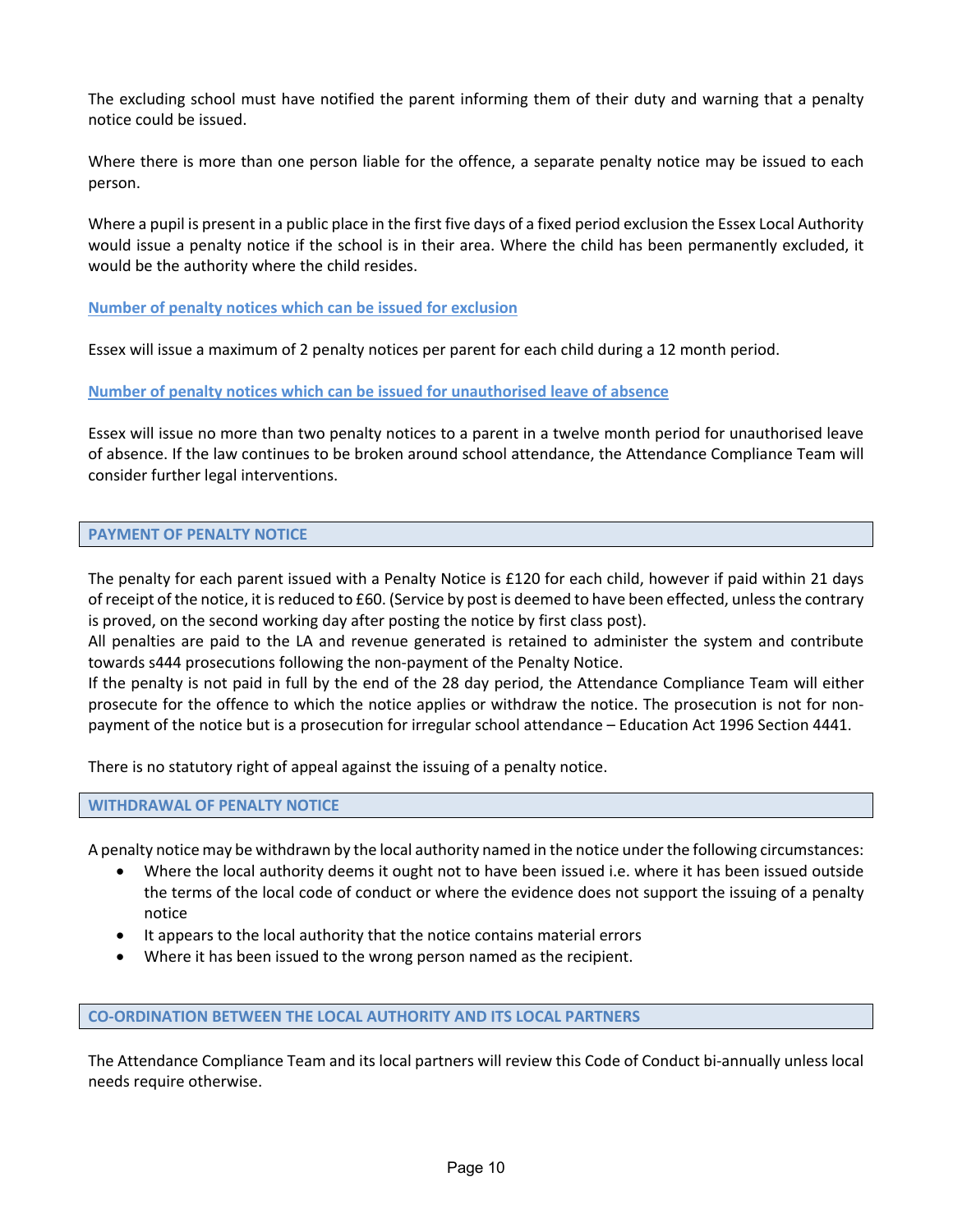```
VERSIONS
```
Original Code of Conduct was introduced in September 2004. Most recent revision - November 2017 Revised March 2019 for implementation from April 2019